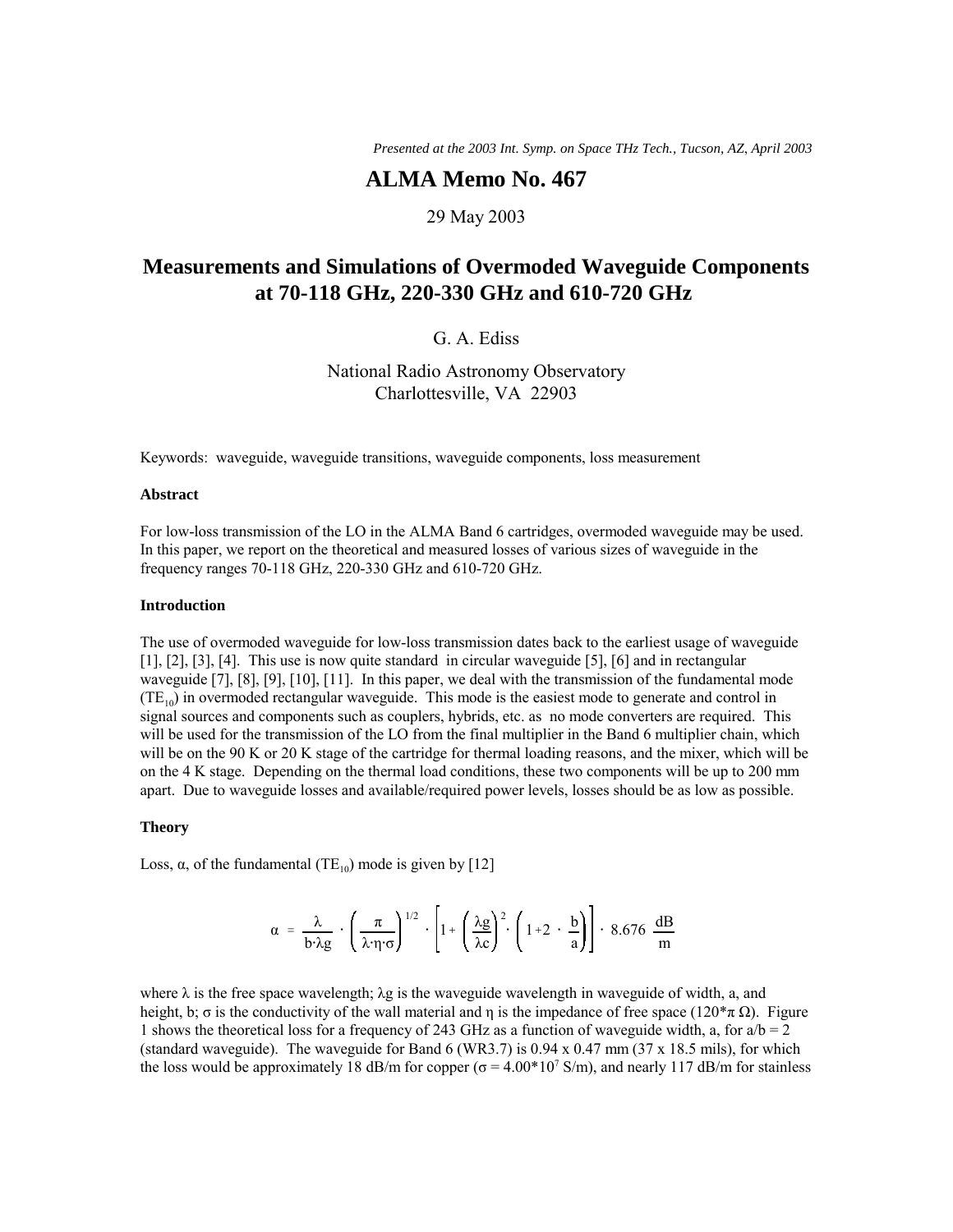steel ( $\sigma$  = 0.1\*10<sup>7</sup> S/m), which is preferred for its thermal properties. These include the usual factor of 1.3<sup>1</sup> to account for surface roughness effects [13], and Tischer [13] also gives a further factor of 1.135\*\* for an "anomalous skin effect" in copper. Using WR10  $(2.54 \times 1.27 \text{ mm}, 100 \times 50 \text{ miles})$  as the overmoded waveguide, the loss reduces to 3.8 dB/m and 26 dB/m, respectively.



**Figure 1**

Losses will, of course, be reduced by a factor of approximately 3 to 4 upon cooling copper to about 4 K according to Wollack *et al.* [14], whereas for stainless steel the reduction is only about 25% [15].

### **Trapped Modes**

One problem with using overmoded waveguide systems is the possibility of exciting unwanted modes that can cause resonant losses [14], [16], [17], especially in systems where two tapers from/to fundamental mode waveguide are used. The unwanted modes are reflected at some point in the tapers and are "trapped" causing deep, narrow resonances. The frequency spacing, δf, can be very fine, depending upon the total length between the reflection points, L [9]

$$
\frac{\lambda f}{f} = \frac{\lambda}{2L} .
$$

The depth of the resonances is given by [10] as

$$
\frac{\text{Pmin}}{\text{Pmax}} = \frac{1 - \frac{(2 \cdot \text{Pc} \cdot \text{A})}{(1 + \text{A})}}{1 + \frac{(2 \cdot \text{Pc} \cdot \text{A})}{(1 - \text{A})}}
$$

where Pmax is the power transmitted through the system away from resonance, Pc is the power converted into the trapped mode (mode conversion), and A is the one-way power transmission of the trapped mode. (Note that equation (2) given in [9] is incorrect.) Calculations are shown in Figure 2.

 $<sup>1</sup>$  Losses in dB are multiplied by these factors.</sup>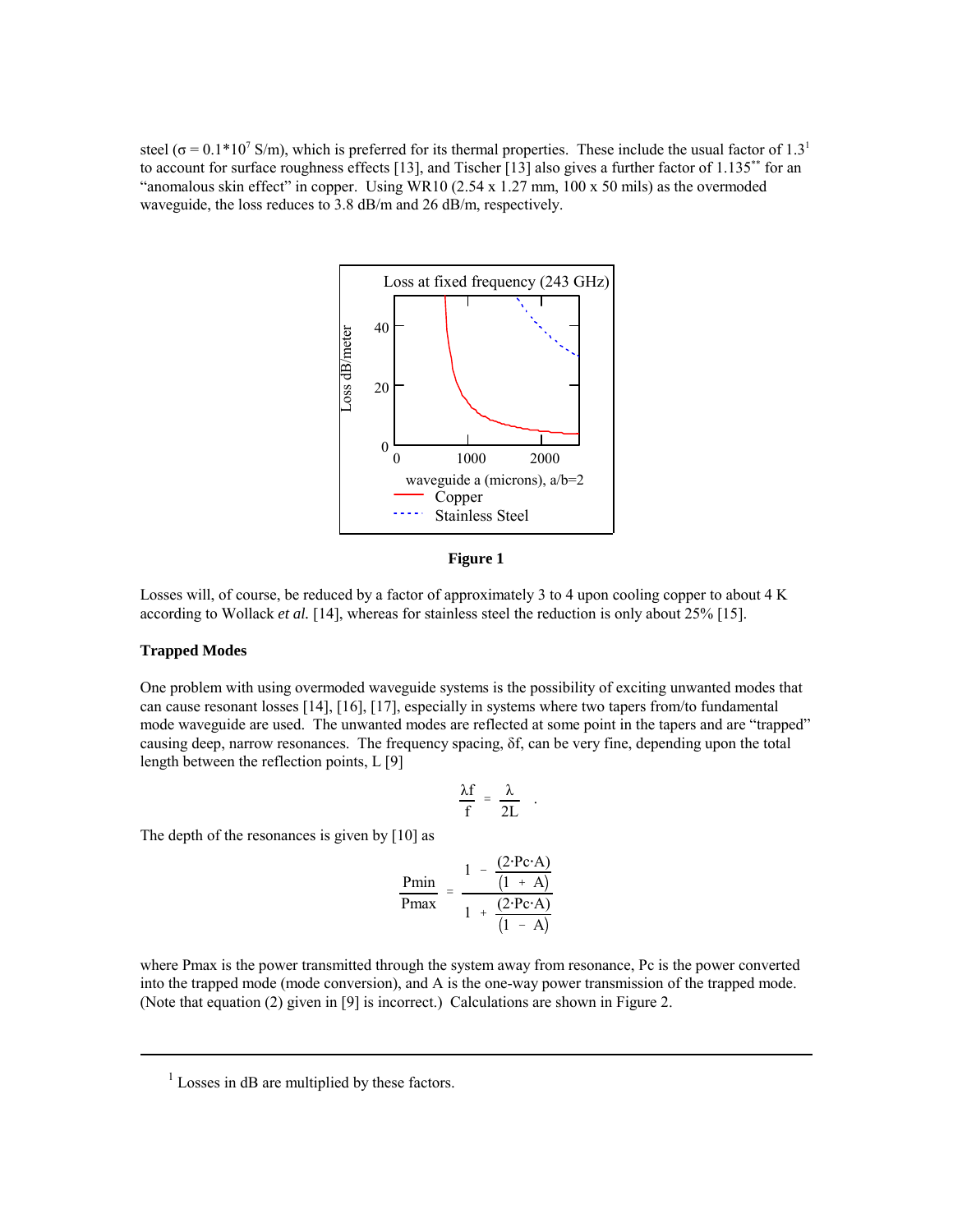

For typical tapers, the mode conversion is -20 dB (or better), with a one-way mode loss of 2 dB, and the resonances are approximately 0.2 dB deep which is negligible. Cooling to 20 K, however, will reduce the one-way loss to about 0.67 dB which will increase the resonance depth to 0.5 dB. Also of concern for ALMA is any change in phase of the LO as it is tuned in frequency across a resonance. Unfortunately, it has not been possible to measure the phase with any of the present measuring systems.

Trapped modes will also be excited by any bends or twists included in the waveguide between the tapers. (H-plane bends are worse than E-plane bends in this regard for oversize waveguide with the usual E-field orientation  $[9][10]$ . The opposite is true for "Tall" guide (reciprocal a to b ratio), but "Tall" guide has more resonances.) Mode filters are difficult to use at these frequencies due to the small sizes and the large number of modes (WR10 has 14 modes at 300 GHz, 62 at 700 GHz), all of which can be excited above their cut-off frequencies by any discontinuities.

The width of the transmission resonances also gives an indication of the mode conversion level. [14] gives the conversion as

$$
Pc = \frac{\pi}{2} \cdot \frac{\Delta f}{f} \cdot (1 - Rmin)
$$

where Rmin is the depth of the resonance, f is the resonant frequency, and ∆f is the half-power width of the resonance.

### **QuickWave and CST Calculations**

QuickWave [18] or CST [19] Finite Difference Time Domain EM simulators can be used to analyze such systems, but run into difficulty with such large structures (in wavelengths). As meshes with cell sizes of less than approximately 0.1 wavelengths should be used [20], complete structures cannot be analyzed due to memory limitations and calculation times. Partial structures can be analyzed (tapers, bends, *etc*.) which give some idea of the problems. In runs with bends, trapped modes are clearly seen and the change in their depth can be shown to be a function of material conductivity. QuickWave was used for the following. Figure 3 shows the calculated transmission of a 12.7 mm linear taper from WR3.7 to WR10 with 2.54 mm lengths of waveguide at each end, a 25.4 mm radius (center-line) 90-degree E-plane bend in WR10 and then a similar taper with waveguide sections back to WR3.7 for a perfect conductor. Figure 4 is the same geometry using a conductivity of  $0.5*10^7$  S/m (no surface roughness). Figures 5 and 6 show the phase for these two cases, respectively, and show that there are phase effects for deep resonances. For small resonances (< 1 dB), there are no phase effects. Similar effects can be achieved by inserting lossy material in the waveguide to obtain the same one-way path loss, but this can add extra reflections at the front and back surfaces of the material. Figure 7 shows the transmission and reflection of two lossless linear tapers of 7.62 mm length, from WR3.7 to WR10, back-to-back with a section of overmoded waveguide, WR10, of length 2.54 mm between them. Figure 7 also shows that tapers of sufficient length and perfect flange alignment have very little mode conversion. Figure 8 shows the results for two 1.27 mm long lossless tapers.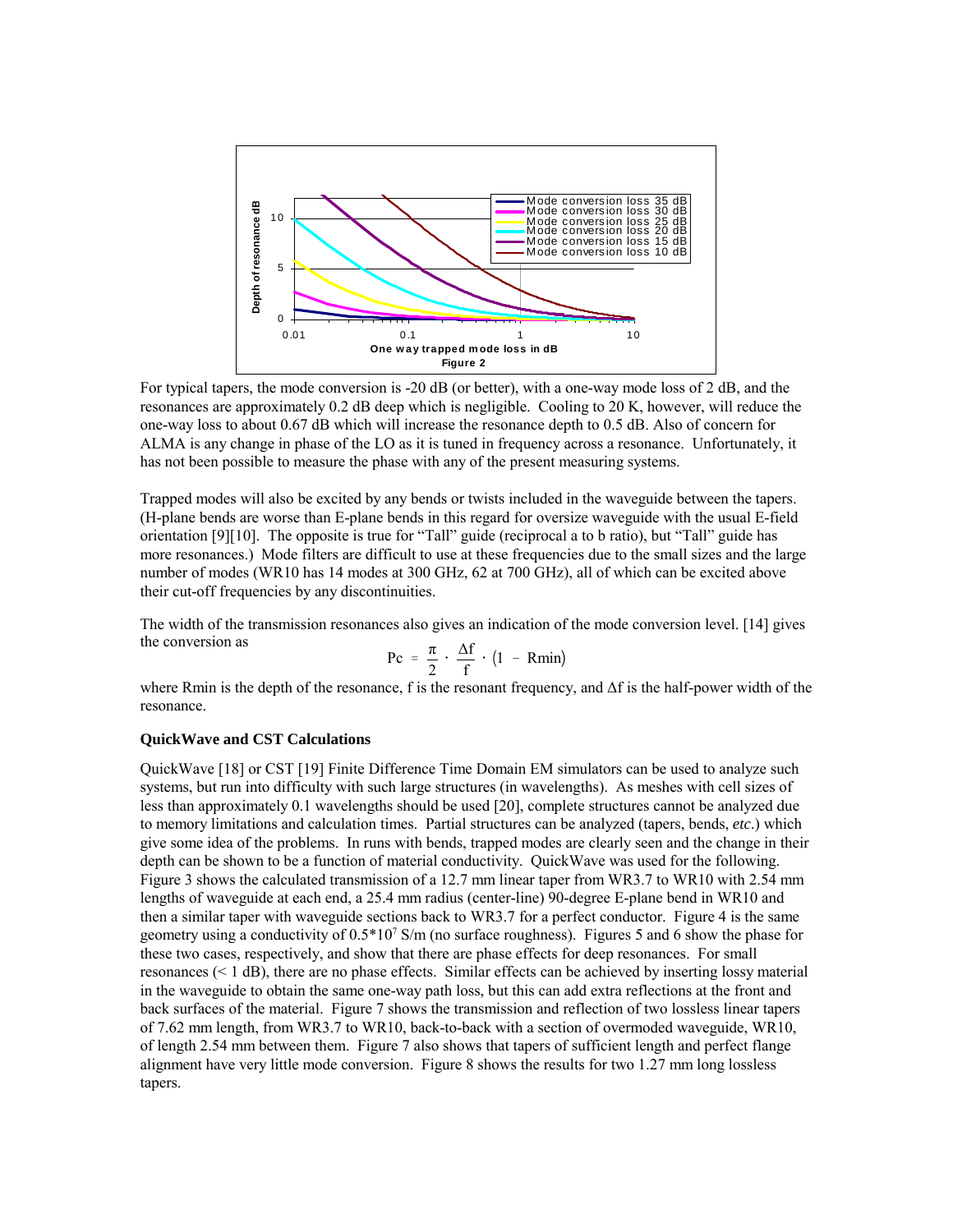

**Figure 3.** Calculated transmission (0-50 dB, 10 dB per division) as a function of frequency (200-300 GHz, 20 GHz per division) of a 12.7 mm linear taper from WR3.7 to WR10 with 2.54 mm lengths of waveguide at each end, a 25.4 mm radius 90 degree E-plane bend in WR10, and then a similar taper with waveguide sections back down to WR3.7 for a perfect conductor.



**Figure 4.** Calculated transmission (0-50 dB, 10 dB per division) as a function of frequency (200-300 GHz, 20 GHz per division) of a 12.7 mm linear taper from WR3.7 to WR10 with 2.54 mm lengths of waveguide at each end, a 25.4 mm radius 90-degree E-plane bend in WR10 and then a similar taper with waveguide sections back down to WR3.7 for a conductivity of  $0.5*10^7$  S/m.



**Figure 5.** Transmission phase  $(+180 \text{ to } -180 \text{ degrees})$  as a function of frequency (200-300 GHz, 20 GHz per division) of a 12.7 mm linear taper from WR3.7 to WR10 with 2.54 mm lengths of waveguide at each end, a 25.4 mm radius 90 degree E-plane bend in WR10 and then a similar taper with waveguide sections back down to WR3.7 for a perfect conductor.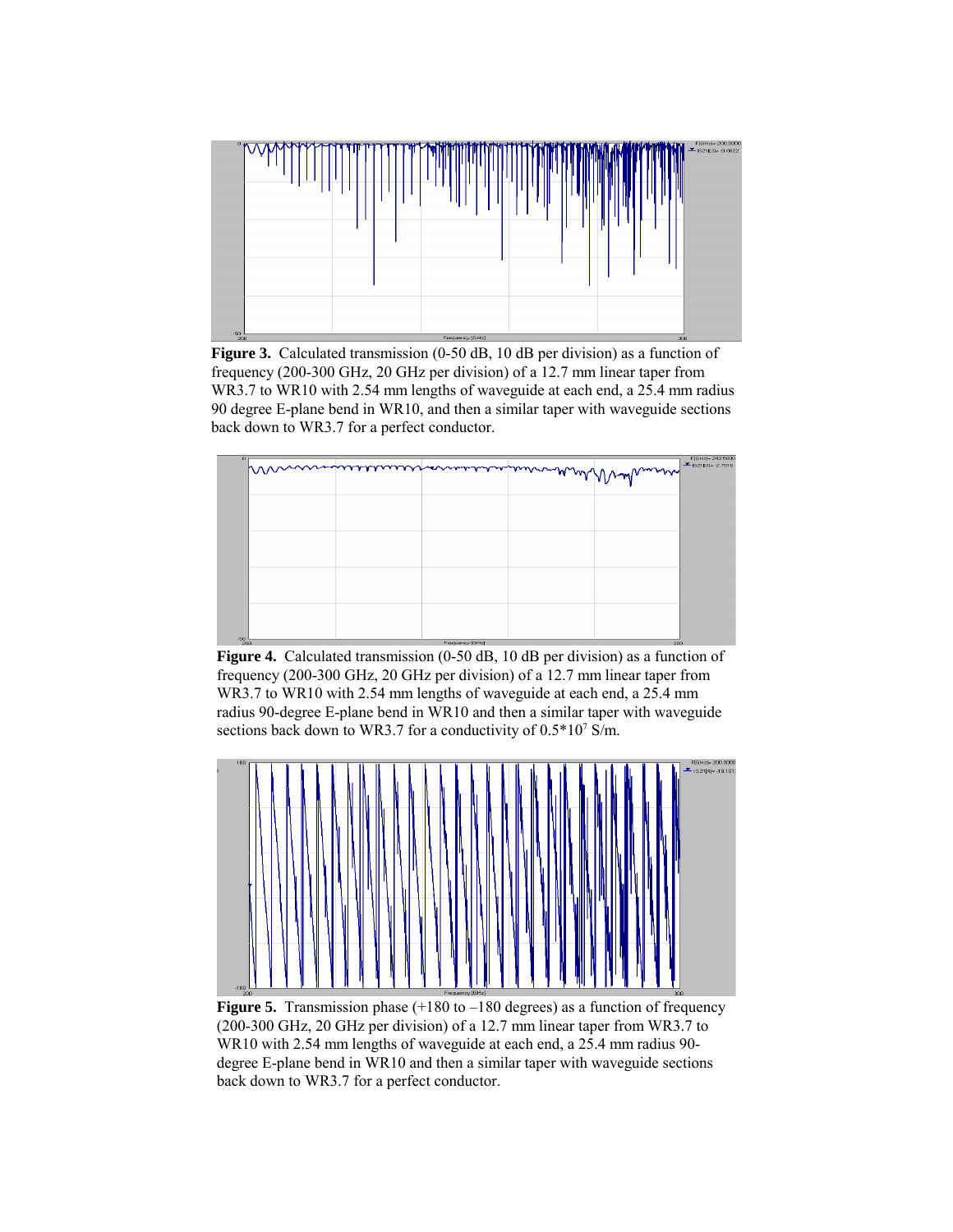

**Figure 6.** Calculated transmission phase  $(+180 \text{ to } -180 \text{ degrees})$  as a function of frequency (200-300 GHz, 20 GHz per division) of a 12.7 mm linear taper from WR3.7 to WR10 with 2.54 mm lengths of waveguide at each end, a 25.4 mm radius 90-degree E-plane bend in WR10 and then a similar taper with waveguide sections back down to WR3.7 for a conductivity of  $0.5*10^7$  S/m.



**Figure 7.** S11 and S21 for two lossless WR3.5 to WR10 tapers (7.62 mm long) back-to-back.



**Figure 8.** S11 and S21 for two lossless tapers WR3.5 to WR10 (1.27 mm long) backto-back.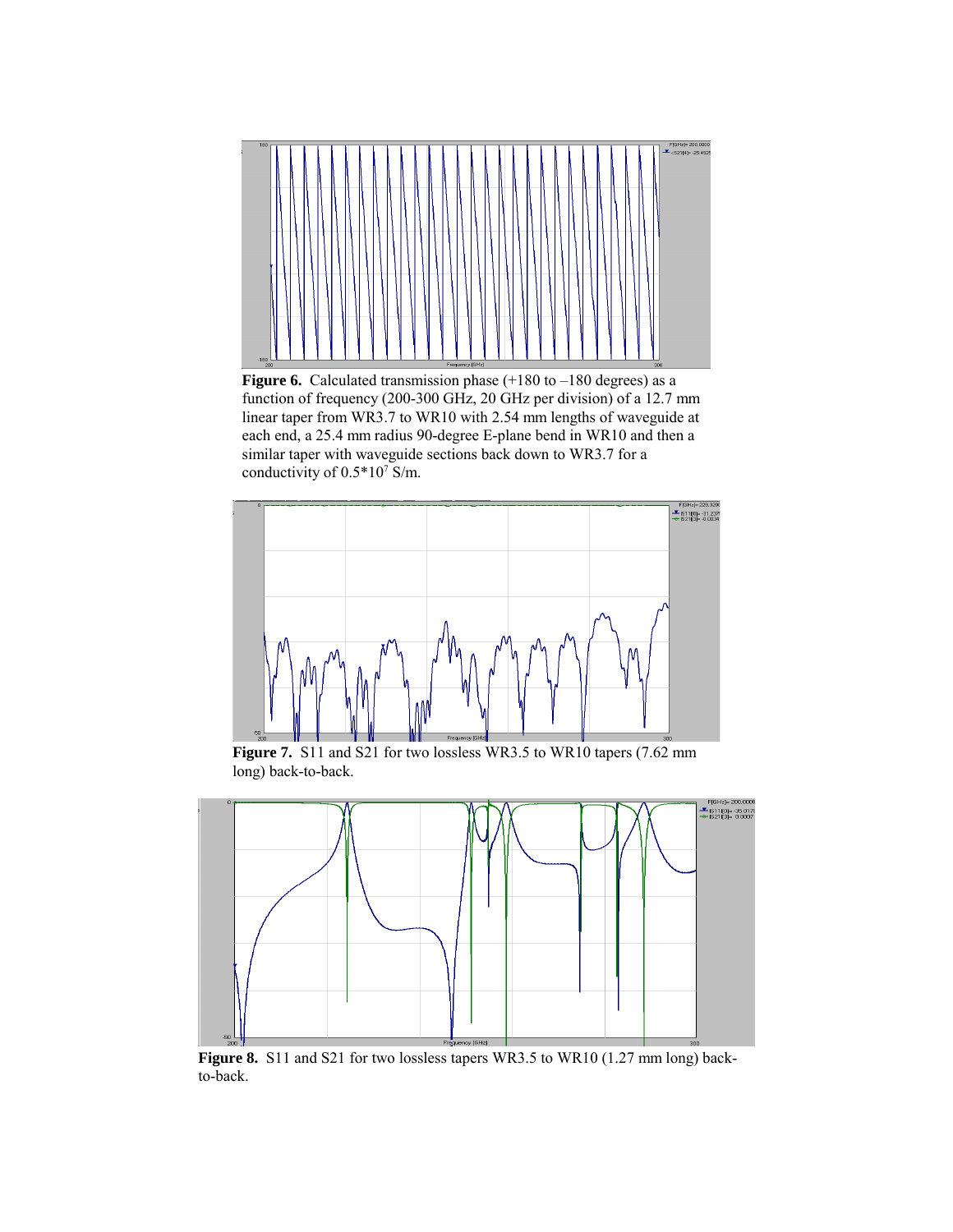#### **Scale Model Measurements at 69-118 GHz** (Scale factor 7.14 from Band 9, 600-700 GHz)

In vector network analyzer (VNA) measurements on a scale model, the distance between the VNA (HP8510) heads is limited by the cable lengths to about 500 mm (equivalent to 70 mm at Band 9), and mounting bends and twists to simulate the final waveguide run may not be possible. Figure 9 shows the measured transmission of two tapers from WR10 to WR71.4, each 100 mm long placed back- to-back, which clearly shows resonances (theoretical loss  $0.18$  dB for aluminum, roughness factor included). In the scale model, aluminum was used for ease of manufacture, but the surface losses do not scale as required to simulate the Band 6 waveguide (increasing as the square root of the frequency), so that the resonances are much deeper than they would be in the final structure. The frequency scans were made with 801 points. Figure 10 shows the transmission for two tapers 300 mm long (theoretical loss 0.52 dB for aluminum, including roughness factor). Figure 11 shows the loss for a straight section of WR71.4 of length 190 mm placed in between two tapers (divided by the transmission of the tapers alone). This figure has both positive and negative resonances due to the shift in frequency of the resonances as the length is changed and the subtraction of the taper loss. The loss of the straight section matches well with the theoretical, including roughness factor (also shown in Figure 11).



**Figure 9**



**Figure 10**



**Figure 11**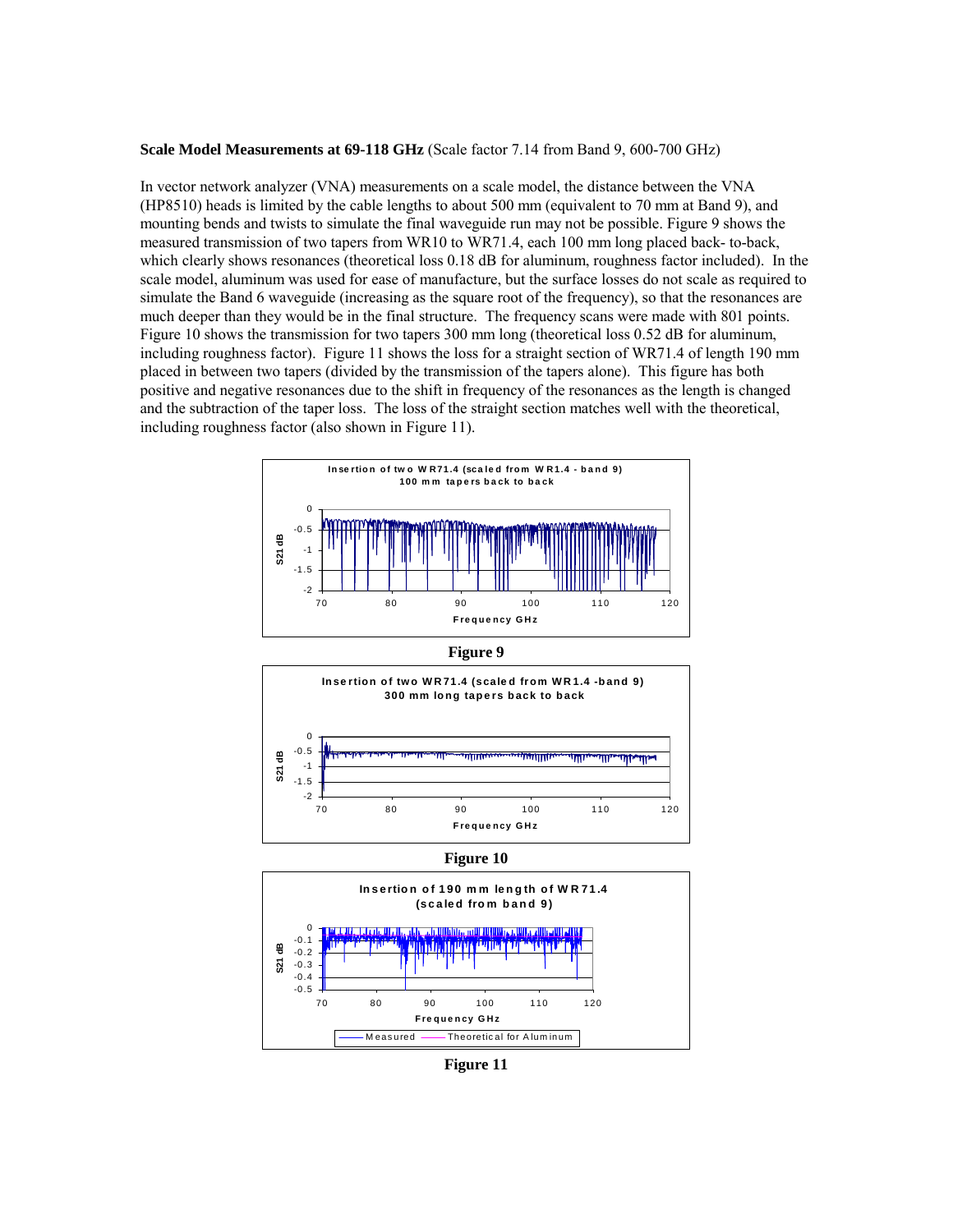



Figure 12 gives the insertion of a 300 mm long, (center-line) 90-degree, E-plane bend. Figure 13 gives the insertion of a 300 mm long (center-line), 90-degree, H-plane bend. (In both figures, the transmission of the tapers is subtracted.)



**Figure 13**

## **Measurements at 624-720 GHz with WR10 Components**

Measurements at 624-720 GHz were made using a x6-multiplied Gunn (RPG [21]) and an overmoded power head (Anritsu 90-140 GHz [22])**.** The frequency was set by hand with no phase lock, and power levels were measured with and without the device under test between two WR3.4 to WR10 tapers (back-toback). Figure 14 shows the measured and theoretical losses for a 152.4-mm length of WR10 stainless steel waveguide, and for the same waveguide after plating with 2.5 microns of copper. (12 mm at each end was copper-plated on the inside during attachment of the waveguide flanges; this is accounted for in the theoretical values.) The theoretical values include the 1.3 roughness factor for both, and the 1.135 skineffect factor for copper but not for stainless steel [13]. There was insufficient power near 700 GHz to make any measurements.



**Figure 14**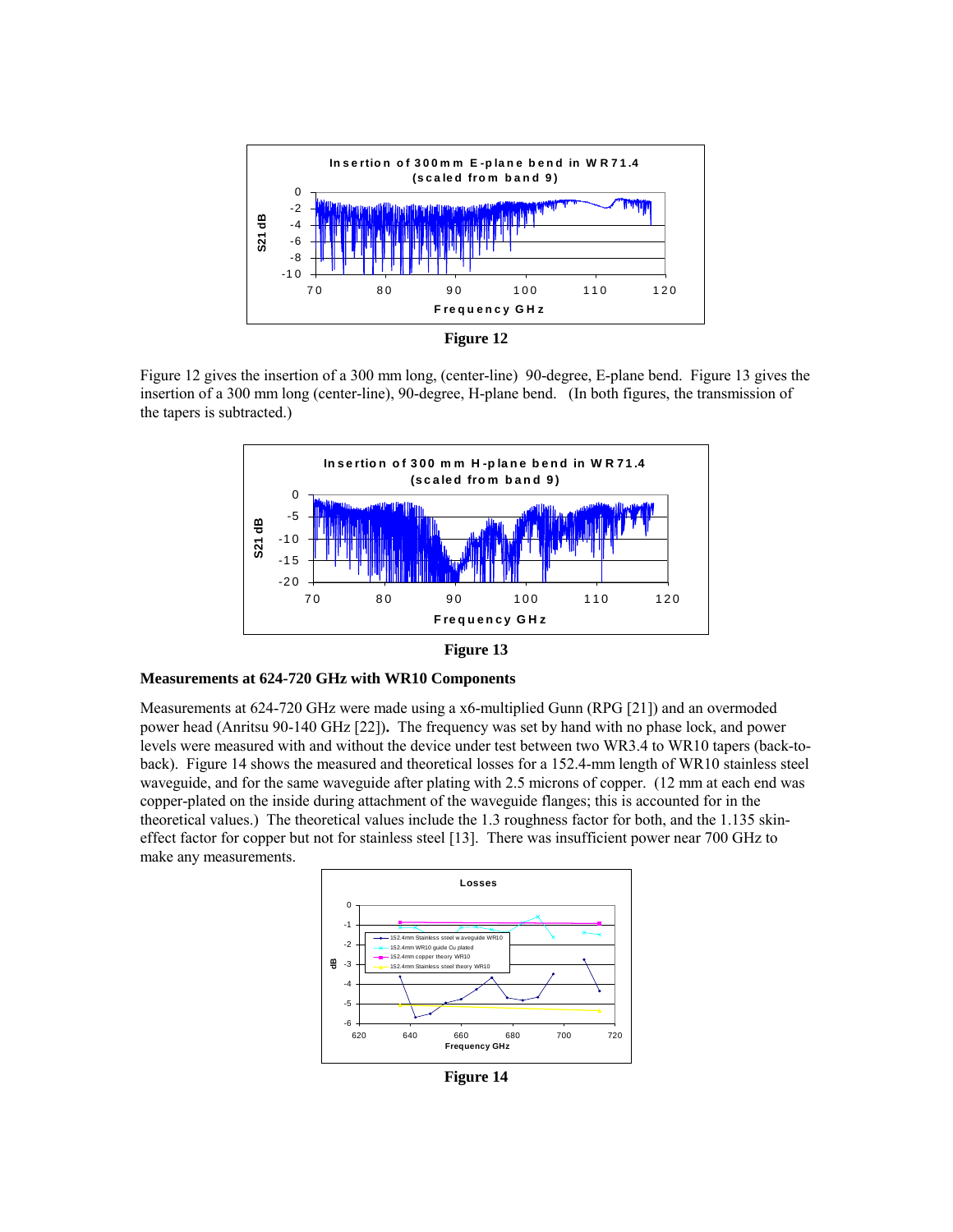This clearly shows the improvement of plating copper or gold on the inside of the waveguide, but for very small waveguide (WR8 or smaller) or long lengths (100 mm or longer) this is extremely difficult. The sample was also measured at 75-110 GHz where it had 3.26-2.25 dB, unplated (compared to theoretical values, with roughness factor, and accounting for copper-plated sections at the ends, of 4.4 - 3.1 dB) and 0.63-0.47 dB, plated ( theoretical values 0.76-0.54 dB with skin effect and roughness factors). The difference with the theoretical values can be explained if the waveguide is slightly larger than the nominal 2.54 by 1.27 mm. The losses of various components (H-plane bend {Aerowave [23]}, H-plane bend, Eplane bend and 90-twist {Baytron [24]}) are given in Figure 15. The reason for the difference between the two H-bends is unknown.



**Figure 15**

Two sections of WR1.4 (fundamental waveguide for this band) were made of brass in split-block technique and then gold-plated. One piece, 25.4 mm long, split in the narrow wall (incorrect wall) and one piece, 76.2 mm long, split in the broad wall. They had losses of 389 dB/m and 130 dB/m, respectively, at 684 GHz (theoretical value 130 dB/m with roughness factor).

# **Measurements at 220-330 GHz with WR10 Components**

Measurements have been made in the range 220-330 GHz (0.5 GHz per point) using an HP8510 with WR3 extender heads (Oleson [25]).Again, spacing between the heads limits the size of structures which can be measured. Also, the system sensitivity and dynamic range are limited at these frequencies. Figure 16 shows the measured transmission of a taper from WR3.4 to WR10, 200 mm of waveguide followed by two H-plane bends and then one E-plane bend (all WR10 [24]) and then a taper from WR10 to WR3.4, divided by the system response with the heads connected directly together<sup>2</sup>. This shows that at room temperature there are no major resonances. Note that the fluctuations below 220 GHz and above 300 GHz are due to the low power levels in these frequency ranges. No resonances were seen when the frequency range was reduced to 240-245 GHz (0.025 GHz per point). Also shown in Figure 16 is the measured loss of two tapers, back-to-back, which have a theoretical loss of 0.38 dB for copper, including roughness and skineffect factors.

It was not possible to cool the waveguide run to determine if resonances become significant when cold.

Figure 17 shows the insertion loss of 150 mm of WR10, copper-plated, and stainless steel WR6 and WR5, measured between two tapers, over the frequency range 220-330 GHz, and compares it to the theoretical values (with roughness factors and skin-effect factors for copper-plated WR10) for those waveguides.

<sup>&</sup>lt;sup>2</sup>Full VNA calibration was not available on this instrument at the time it was used.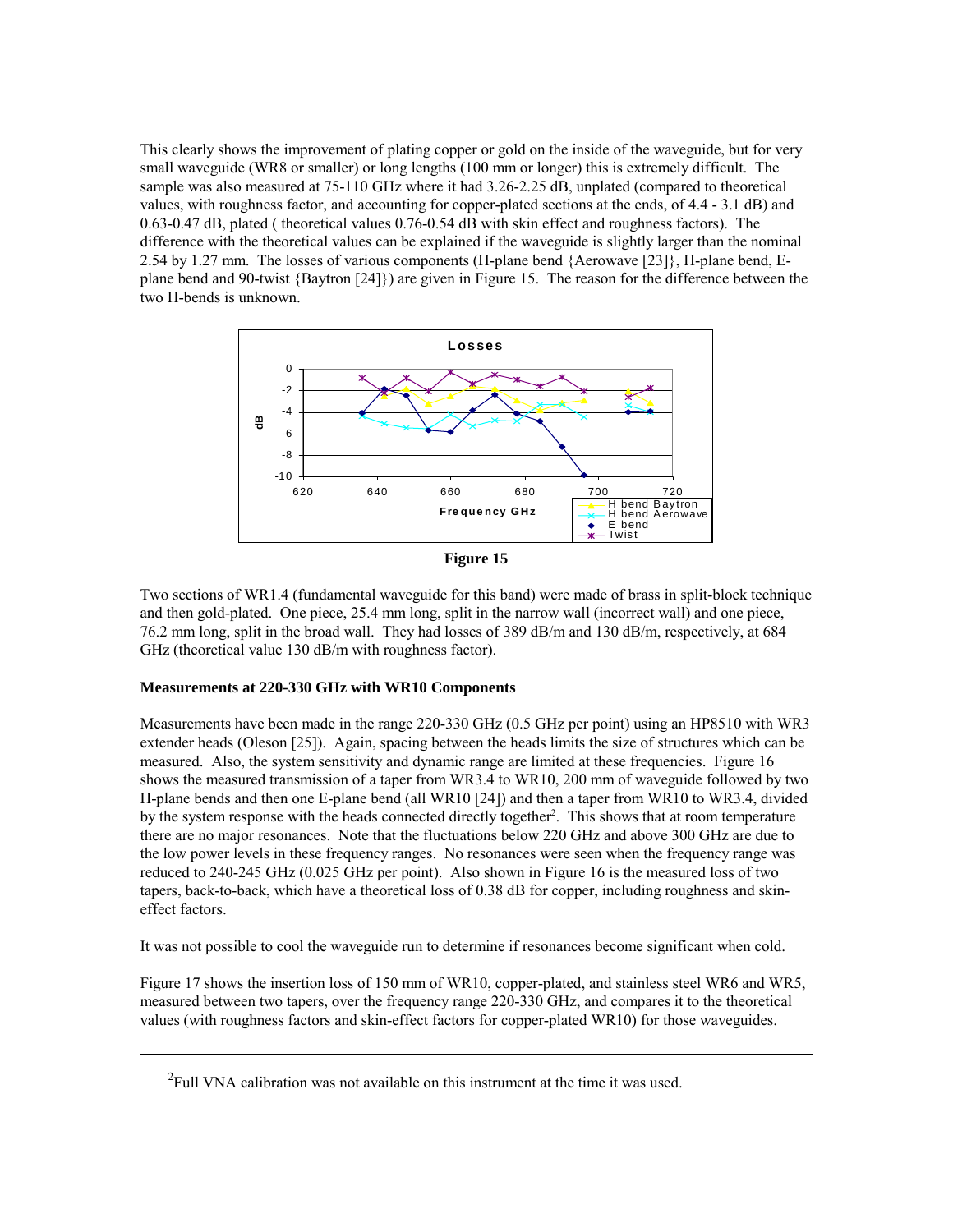





**Figure 17.** WR10 is copper-plated; WR6 and WR5 are stainless steel.

The excess loss of the WR10 is probably due to difficulties in plating, as measurements at 75-100 GHz show that this waveguide has twice the loss we usually measure for copper-plated stainless steel WR10.

Measurements of overmoded waveguide (WR10) made at IRAM for Band 7 at room temperature also show no resonances [26].

### **Conclusions**

Overmoded waveguide is a possibility for low-loss LO transmission at Band 6, but trapped modes may be a problem when operated at cryogenic temperatures. Measured loss of straight waveguide compares well with theory when roughness and skin-effect loss factors are included. A simulation (at room temperature) of a 25.4-mm taper from WR3.4 to WR10, 150 mm of WR10 followed by a 25.4-mm taper back to WR3.4, had 1.0 dB loss with 0.3 dB resonances (20 dB mode coupling assumed), *i.e.*, maximum depth 1.3 dB, for copper (with roughness and skin-effect factors included), and 4.4 dB loss with 0.1 dB resonances if the WR10 section is unplated stainless steel (including roughness factor). To reduce phase problems, stainless steel may need to be used if the extra loss can be tolerated. Losses will reduce by approximately a factor of two when cooled to 90 K for copper, but the resonances will deepen (to approximately 0.6 dB loss with 2 dB resonances). Losses will reduce to 3.3 dB with 0.2 dB resonances for stainless steel.

## **Acknowledgment**

I would like to thank Dr. J. Hesler (UVA) for allowing me to use the HP8510 with WR3 heads.